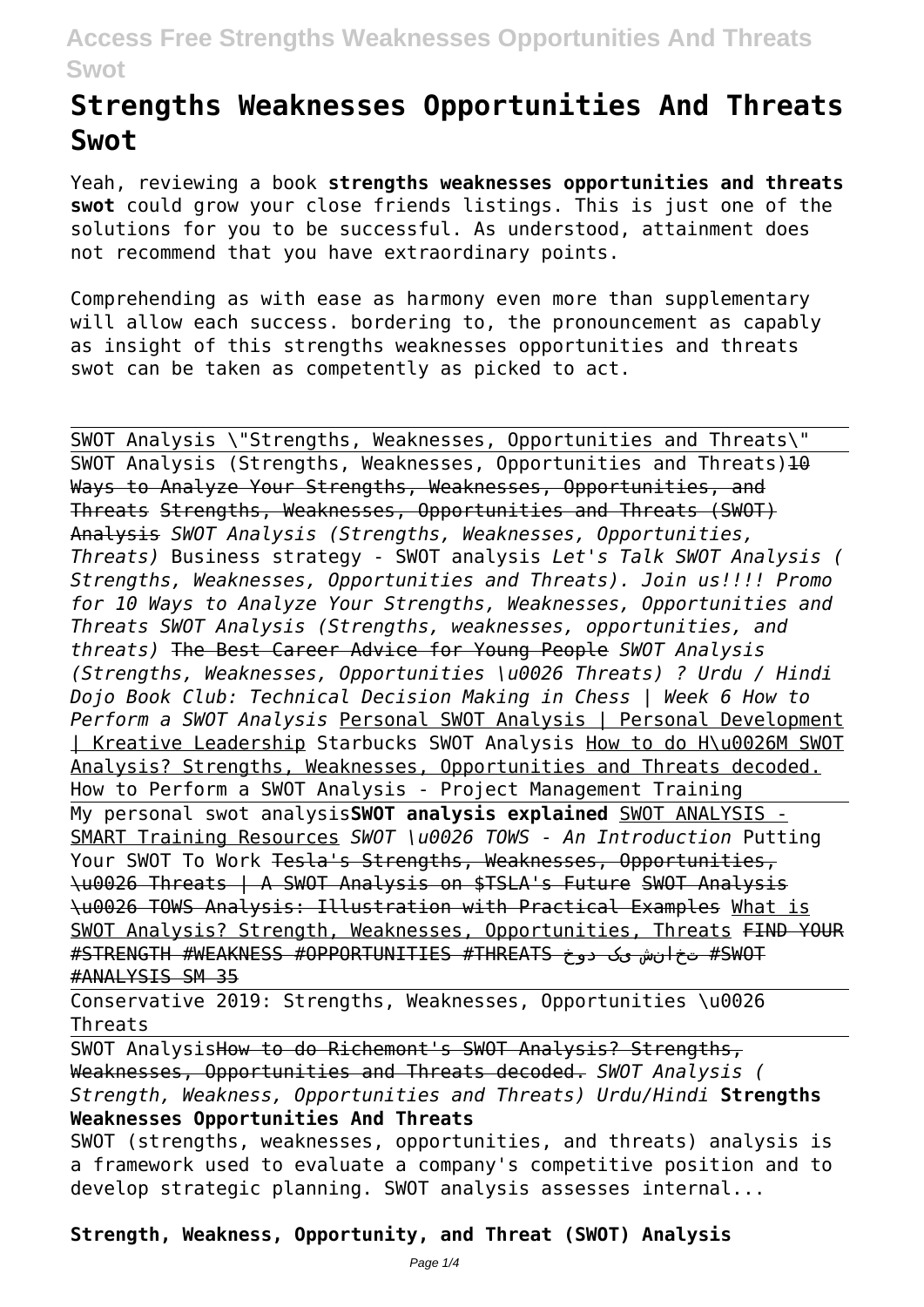SWOT stands for Strengths, Weaknesses, Opportunities, and Threats, and so a SWOT Analysis is a technique for assessing these four aspects of your business. You can use SWOT Analysis to make the most of what you've got, to your organization's best advantage.

#### **SWOT Analysis - Strengths, Weaknesses, Opportunities and ...**

A realistic recognition of the weaknesses and threats that exist for your effort is the first step to countering them with a robust set of strategies that build upon strengths and opportunities. A SWOT analysis identifies your strengths, weaknesses, opportunities and threats to assist you in making strategic plans and decisions.

#### **Section 14. SWOT Analysis: Strengths, Weaknesses ...**

You may have heard of a SWOT analysis, which serves as an analytical tool to assess your company's business strategy. the SWOT acronym stands for Strengths, Weaknesses, Opportunities, Threats. This simple tool can be used to assess a project, product, person, or place and test for viability and other factors.

# **SWOT Analysis Example Strengths Weaknesses Opportunities ...**

SWOT stands for Strengths, Weaknesses, Opportunities, and Threats. Strengths and weaknesses are internal to your company—things that you have some control over and can change. Examples include who is on your team, your patents and intellectual property, and your location.

#### **What Is a SWOT Analysis, and How to Do It Right (With ...**

Implementing SWOT Analysis: Assessing Business Opportunities and Threats The final part of this series on conducting a SWOT analysis for your business takes a look at the final two items you examine after determining your business' strengths and weaknesses

#### **Implementing SWOT Analysis: Assessing Business ...**

Energy and weaknesses are often internal to your organization when opportunities and threats are usually related to external factors. Opportunities and Threats are exotic things that are going out of your company to the big market. You can take advantage of opportunities and defend against threats, but you can not change them.

#### **List of Opportunities and Threats with SWOT Examples ...**

A swot analysis shows the company's strengths, weaknesses, opportunities, and possible threats. It allows the company to make its strategies based on its financial, economical, demographical situations. SWOT analysis helps the managers to make better decisions for the products future. It focuses on the four elements but there are two factors ...

**A swot analysis of RC Jeera Pani.docx - A swot analysis ...** SWOT analysis (Strengths, Weaknesses, Opportunities, and Threats) is a method of assessing a business, its resources, and its environment.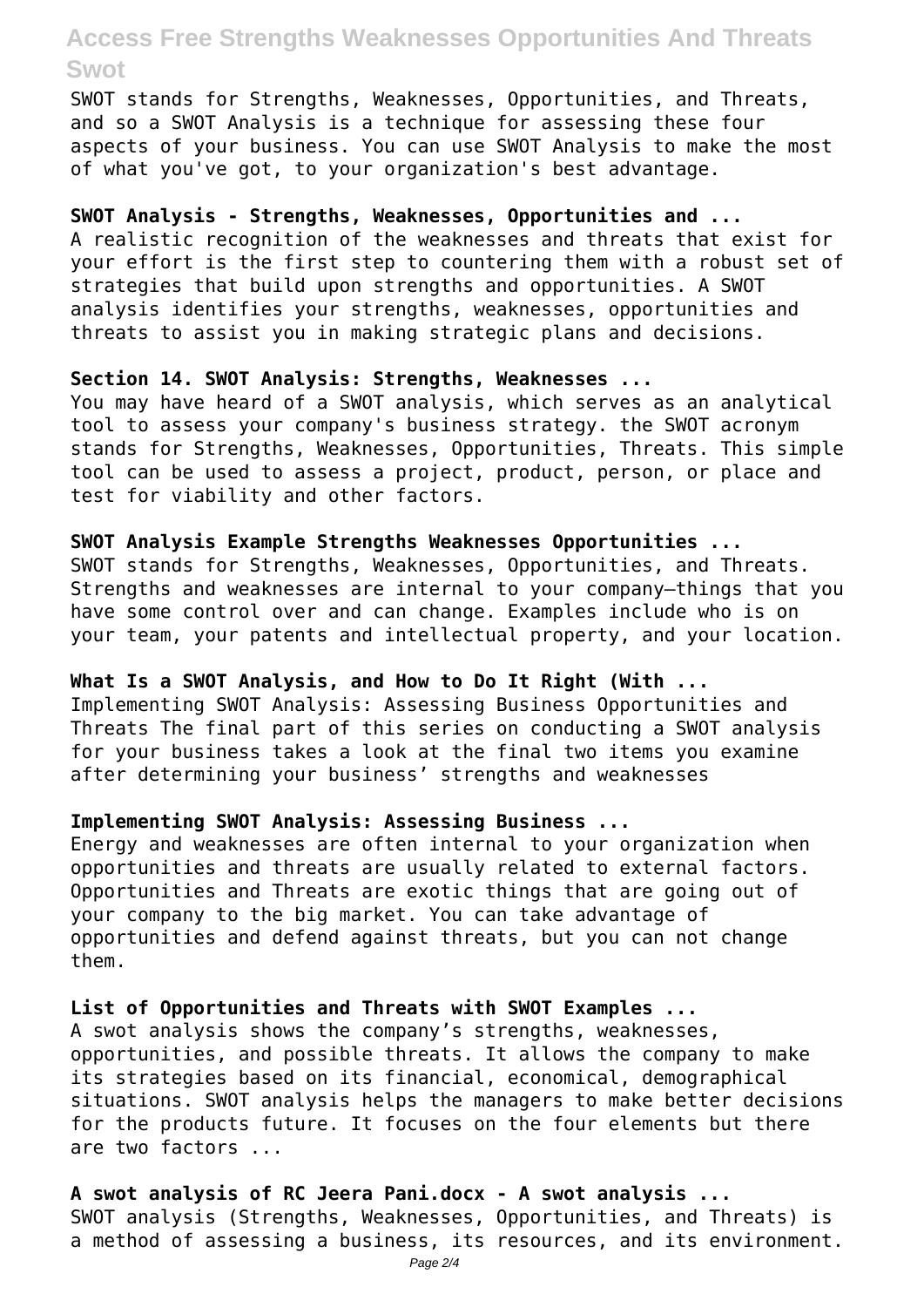Doing an analysis of this type is a good way to better...

#### **Analyzing Your Business's Strengths, Weaknesses ...**

Nike SWOT analysis elaborates Nike's internal strengths, weaknesses, opportunities, and potential threats. The SWOT analysis of Nike shows its performance. ... Nike is a dominating the athletic industry, competition, and new emerging brands are still potential threats to the company. With higher competition ratio, Nike has to spend more money ...

**Nike SWOT 2020 | SWOT Analysis of Nike | Business Strategy Hub** This SWOT analysis of the very organization will reveal all the significant insights regarding every factor of Tesla business model. Moreover, the overall results of this analysis also include strategic reforms in light of all the SWOT factors, i.e., strength, weakness, opportunities, and threats.

#### **Tesla SWOT Analysis (2020) | Business Strategy Hub**

An essential part of market research is understanding your current market position. One effective means of assessing this position is to conduct a SWOT analysis. SWOT is an acronym for Strengths, Weaknesses, Opportunities and Threats. The purpose of conducting a SWOT analysis of your business is to determine your business venture's strengths and weaknesses and identify and evaluate ...

**Strengths, Weaknesses, Opportunities & Threats - A La ...** The correct option is: True. Explanation: The SWOT analysis is defined as a collection of strengths, weaknesses, opportunities and threats of the company.

**State true or false and justify your answer: SWOT analysis ...** SWOT is an acronym that stands for Strengths, Weaknesses, Opportunities, and Threats. As business strategy writer Erica Olson explains, "The purpose of a SWOT analysis… is to help produce a good fit between your company's resources and capabilities and your external environment.

**SWOT Analysis: Examples & Methods to Assess Your Business ...** A SWOT analysis is a method used to evaluate your business' Strengths, Weaknesses, Opportunities, and Threats. Using a SWOT analysis helps you identify areas your business can improve and maximize opportunities, while simultaneously determining negative factors that might hinder your chances of success.

**How to Run a SWOT Analysis for Your Business [Template ...** A strength may be consistent communication across the company. A weakness may be how inconsistent we communicate with our clients. Opportunities and Threats. Opportunities and threats are the external analysis of industry and market trends and what your competitors are doing. Your competitors can give you valuable insights.